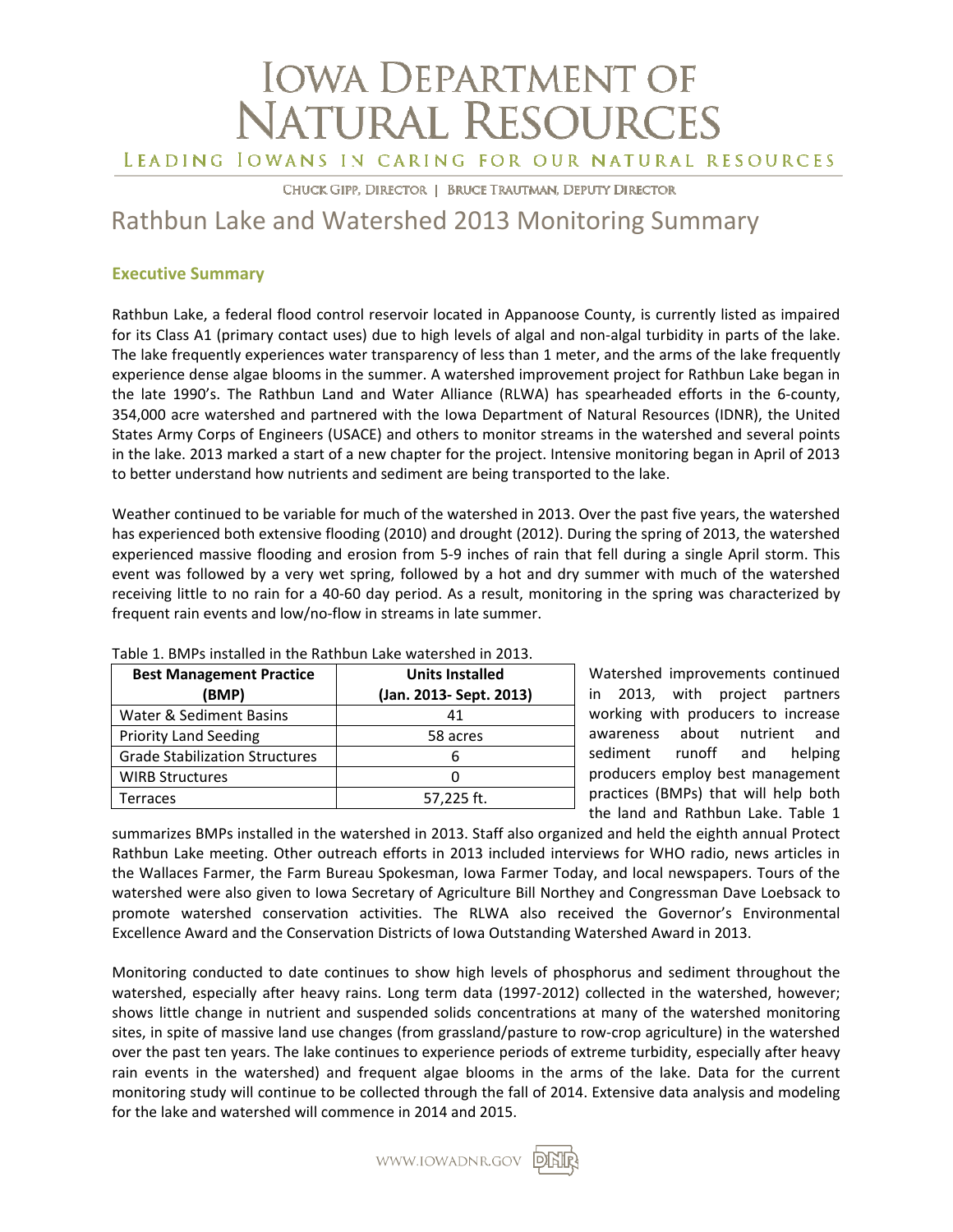#### **2013 Watershed Monitoring Results**

Monitoring in 2013 was greatly increased from previous years. Routine grab samples were obtained beginning in April of 2013. Sampling efforts also included rain event monitoring, where composite samples were collected after periods of heavy rainfall in the watershed. Depth integrated sampling was also completed at two sites for both ambient and event samples to quantify how representative grab samples are across the stream channel. Samples were collected for total suspended solids, phosphorus, and nitrogen twice per month at 14 locations throughout the watershed (See Figure 1). Field parameters including stream discharge, dissolved oxygen, pH, and turbidity were also collected at each monitoring location. Sites sampled in 2013 are consistent with those sampled in previous years. Seven event samples events were at one or more of the automated sampler locations in 2013, capturing the very wet spring in the watershed (Figures 2 and 3).



Figure 1. Monitoring locating in Rathbun Lake and the Rathbun Lake watershed.



High levels of nutrients and sediment were observed throughout the watershed, especially after rainfall events. As the summer progressed, and rainfall became sparser, concentrations of nutrients and sediment dropped significantly throughout the watershed. Composite samples collected during rain events at four of the watershed sites show average concentrations 2‐3 times greater than average concentrations from ambient samples collected at the same location (Table 2).

Nitrate concentrations were generally higher in 2013 than in previous years (Figure 4). This trend was observed elsewhere in the state. This trend most likely occurred because of the drought

of 2012 (where nitrogen built‐up on the land), followed by the flooding and very wet spring of 2013 (flushing nitrogen on the land into streams). Compared to the rest of Iowa, the Rathbun watershed has very low levels of nitrogen.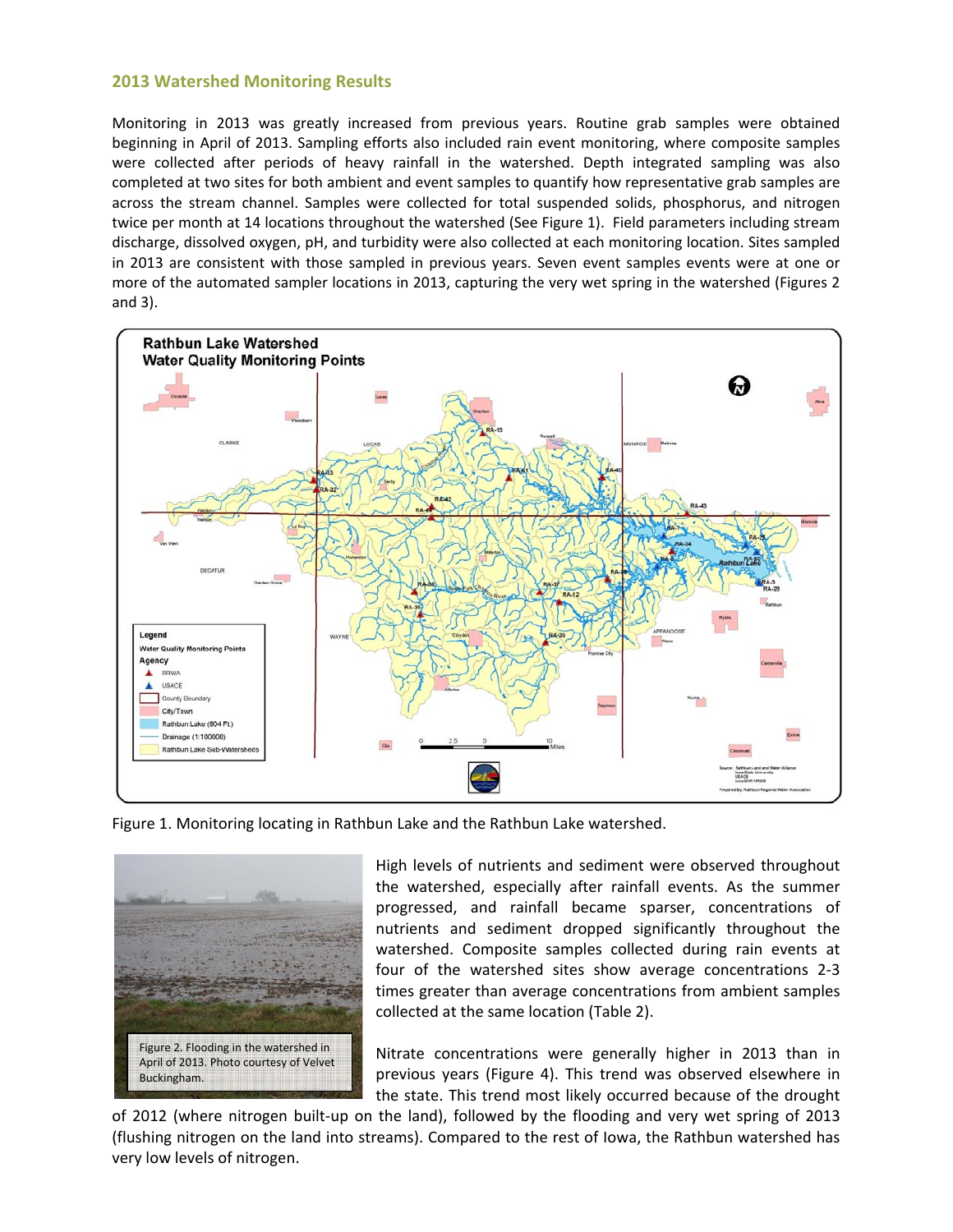| <b>Sampling Location</b> | Total Suspended Solids (mg/L) | <b>Total Phosphorus (mg/L)</b> | Nitrate + Nitrite as N (mg/L) |  |
|--------------------------|-------------------------------|--------------------------------|-------------------------------|--|
| <b>RA-12</b>             |                               |                                |                               |  |
| Ambient                  | 480                           | 0.36                           | 1.06                          |  |
| Event                    | 2886                          | 2.02                           | 1.89                          |  |
| <b>RA-15</b>             |                               |                                |                               |  |
| Ambient                  | 110                           | 0.26                           | 1.46                          |  |
| Event                    | 902.5                         | 2.32                           | 2.85                          |  |
| <b>RA-39</b>             |                               |                                |                               |  |
| Ambient                  | 291                           | 0.33                           | 1.24                          |  |
| Event                    | 710                           | 0.65                           | 2.1                           |  |
| <b>RA-41</b>             |                               |                                |                               |  |
| Ambient                  | 310                           | 0.32                           | 1.54                          |  |
| Event                    | 1033                          | 0.78                           | 2.02                          |  |

Table 2. Average ambient and event sample results for April – October 2013 at sites in the Rathbun watershed where both types of samples are collected.

In spite of the very wet spring, average total phosphorus concentrations were lower in 2013 than in previous years with similar amounts of rainfall (Figure 5). Concentrations were generally high in early spring, when ground cover is limited, and decreased throughout the summer months. Concentrations were generally higher than in 2012; this likely reflects differences in annual precipitation rather than changes to land use and land management practices.

Total suspended solids concentrations were also higher than observed in 2012. Again, these results most likely reflect the timing, amount, and intensity of precipitation received in the Rathbun watershed in 2012 and 2013 (Figure 6).

Many land use changes have occurred in the Rathbun watershed since 2000. The RLWA has been very successful working with producers to implement best management practices on their land, however; changes to the CRP programs and

increasing corn and land prices have led to land uses changes throughout the watershed.





Creek in spring of 2013. Grass on branches represents the peak water level from April floods. Photo courtesy of SHL.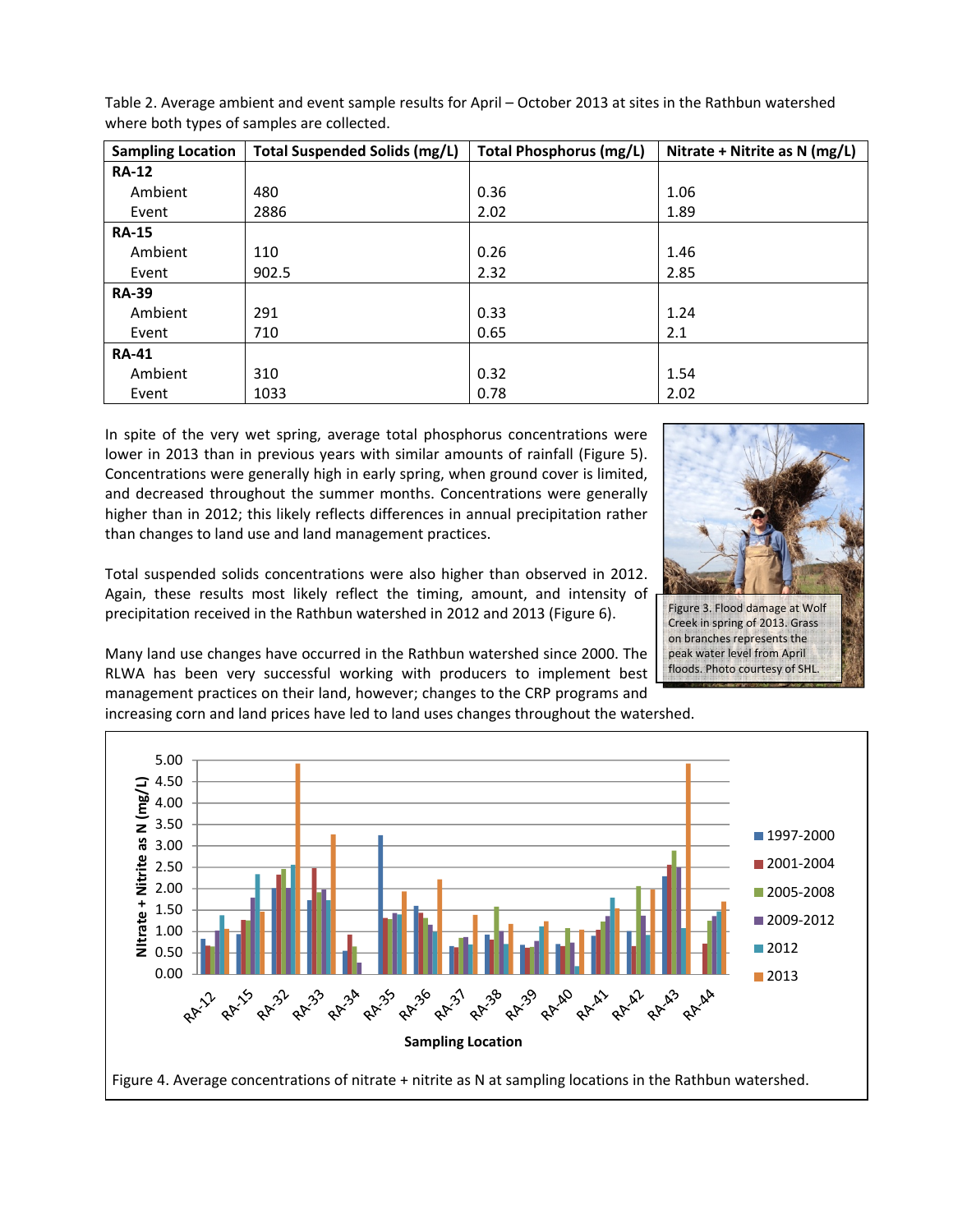



### **2013 In‐Lake Monitoring Results**

Monitoring was completed at several locations in the lake by the USACE from April to October of 2013. The IDNR ambient lake monitoring program also monitored site RA‐3 thee times throughout the summer. Results presented as a part of this monitoring summary include all of the IDNR ambient lake monitoring program results, as well as results from April‐June completed by USACE.

Rathbun Lake was very turbid during the spring and early summer because of high suspended solids moving to the lake from the watershed. Throughout the summer, many suspended solids began to settle and the lake water transparency improved. Rathbun Lake experiences a few small algae blooms in the arms of the lake. Figure 7 shows water transparency photos taken at Rathbun Lake (Site RA‐3) with the Secchi disc at a depth of 0.2 meters.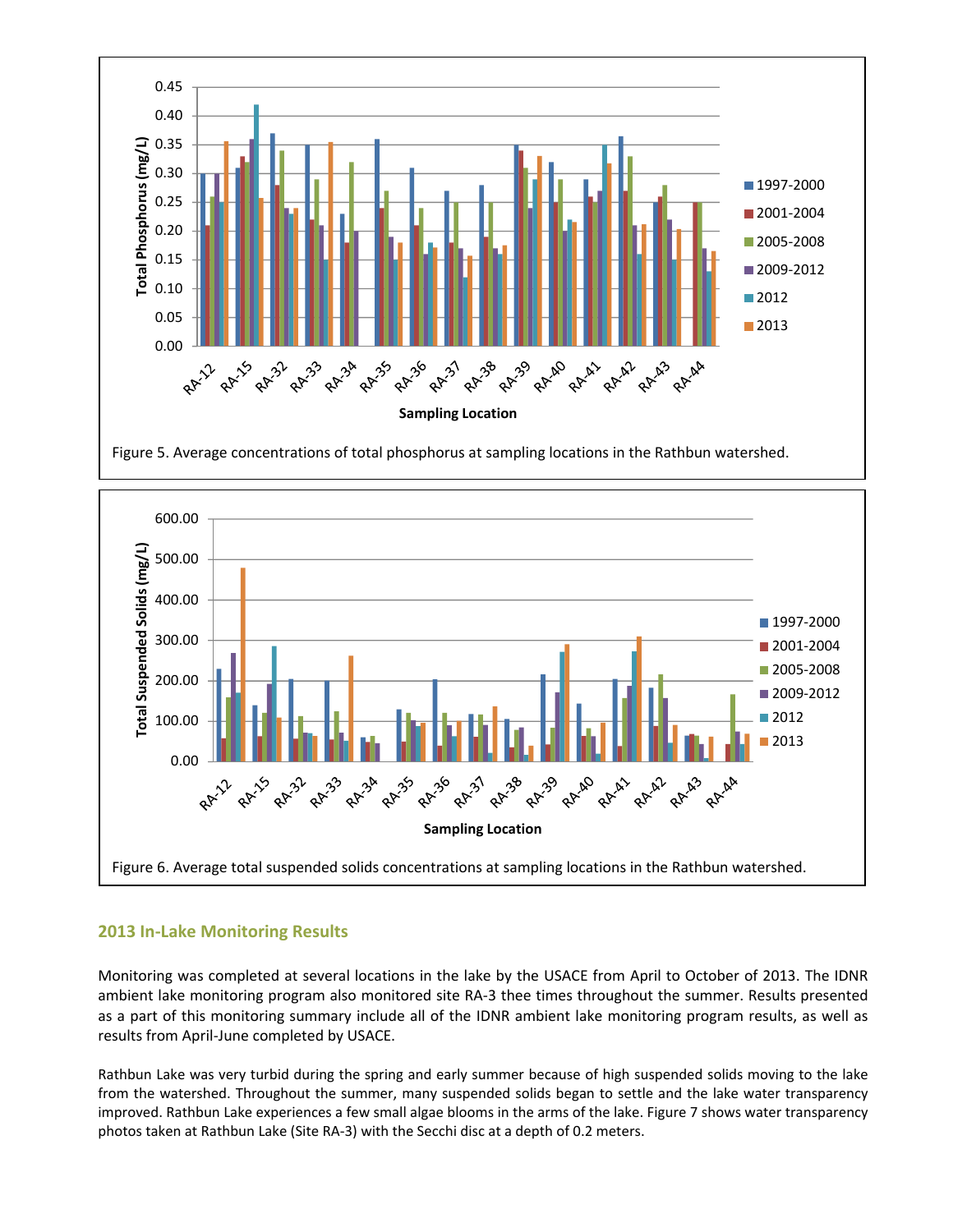

Phosphorus concentrations were consistent with those observed in other years (Figure 8). Concentrations were highest at sites RA‐7 and RA‐8, the primary inflows from the Chariton and South Fork Chariton Rivers. Very high April concentrations



Long term trend show high levels of total phosphorus (TP) and total suspended solids (TSS) persist throughout the lake. Figure 9 shows 4‐year average concentrations for total phosphorus as sites sampled by the USACE since 1997. Average TP concentrations have declined since the start of the monitoring program at several of the monitoring stations, including RA‐8, the South Fork of the Chariton River Inlet into Rathbun Lake.

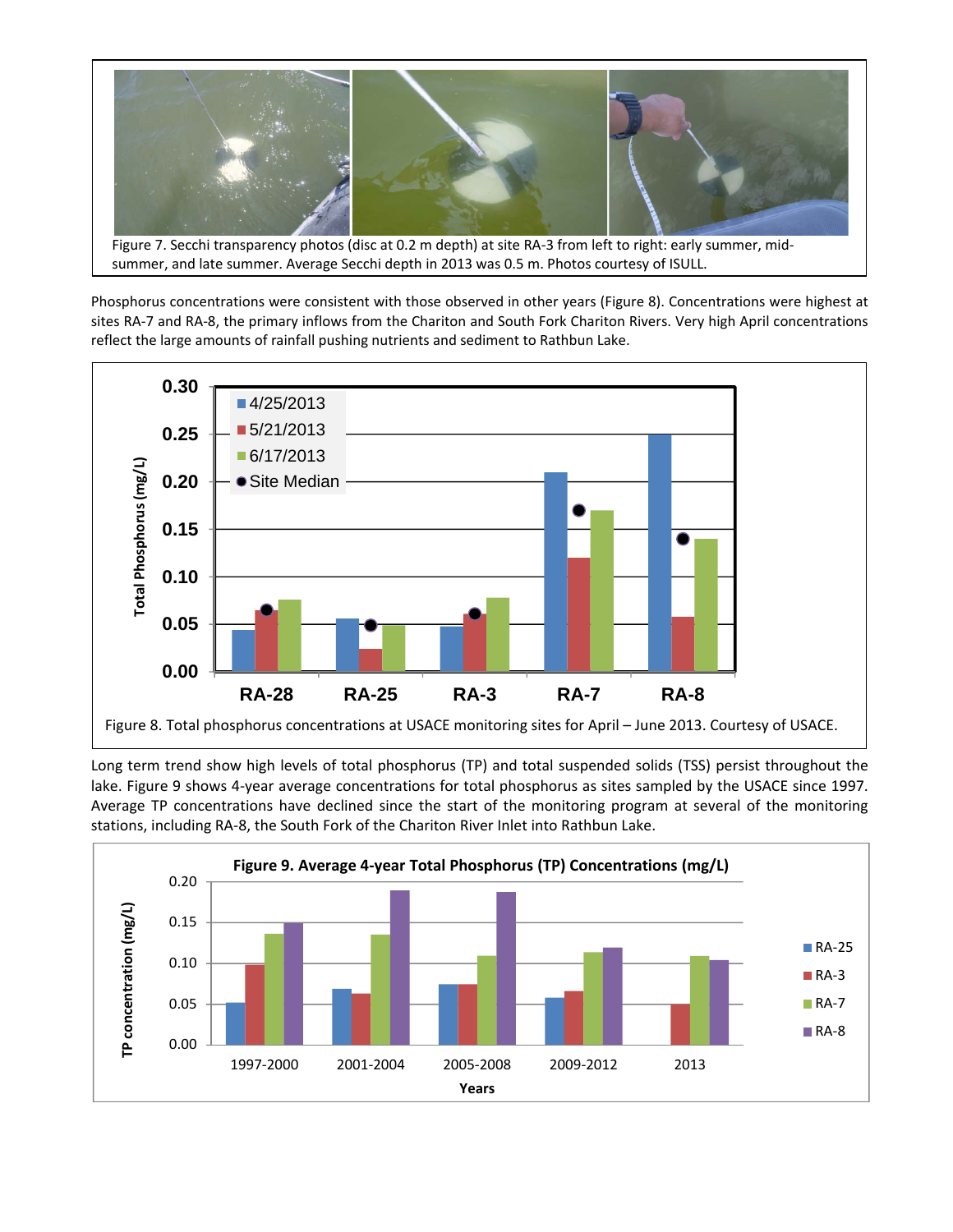Total phosphorus has declined and remains lower in the main basin of the lake (RA‐3) than in the arms of the lake. Both branches of the Chariton River contribute high amounts of phosphorus to Rathbun Lake, and the highest concentrations are observed in the spring, when land cover is limited and heavy rains are frequent. In spite of considerable land use change within the watershed since 2004, average TP concentrations in the arms of the lake have remained consistent or declined. This suggests one of several possibilities: watershed BMPs have helped stabilize P loads to the lake in spite of land use change, monitoring has missed periods of high P‐loading to the lake following heavy rainfall events, or varying climate between years (wet vs. dry years) within a 4‐year period have skewed averages. Continued monitoring is needed throughout the lake to better understand the fate and transport of phosphorus to the lake.

Unlike total phosphorus, total suspended solids (TSS) concentrations have increased at several of the sampling locations within the lake since the monitoring program began in 1997. This likely reflects the changes in land use observed throughout the watershed, coupled with sampling following heavy rainfall events. The Rathbun Lake watershed contains large areas of highly erodible soils, which contribute to high TSS concentrations in the arms of the lake. Re-suspension of bottom sediments also likely contributes to high TSS concentrations in the lake.



Other limnological parameters measured as part of the 2013 study were similar to results observed in other years. Table 3 summarizes water quality data from the USACE and IDNR studies.

| <b>Sampling Location</b> | <b>Total Phosphorus</b><br>(mg/L) | <b>Total Suspended Solids</b><br>(mg/L) | Chlorophyll a<br>$(\mu g/L)$ | Nitrate + Nitrite as N<br>(mg/L) |
|--------------------------|-----------------------------------|-----------------------------------------|------------------------------|----------------------------------|
| <b>RA-28</b>             | 0.07                              | 17                                      | <b>NA</b>                    | 1.10                             |
| <b>RA-25</b>             | 0.05                              | 17                                      | 26                           | 0.70                             |
| $RA-3$                   | 0.06                              | 14                                      |                              | 1.10                             |
| <b>RA-7</b>              | 0.17                              | 21                                      | 8                            | 1.80                             |
| RA-8                     | 0.14                              | 27                                      |                              | 1.50                             |
| <b>IDNR RA-3</b>         | 0.07                              | 10                                      | 6                            | 0.87                             |

Table 3. Average concentrations observed in 2013 at Rathbun Lake monitoring sites.

The IDNR uses Carlson's trophic state index to determine whether a lake is meeting its designated uses for the biannual Clean Water Act Assessments (Section 305(b) assessments and Section 303(d) impaired waters list). According to IDNR methodology, lake segments with a median TSI value for chlorophyll a or Secchi transparency of 65 or greater are considered as not meeting their primary contact recreation use, and thus, are considered impaired. Rathbun Lake was split into five segments starting with the 2006 integrated report (IR).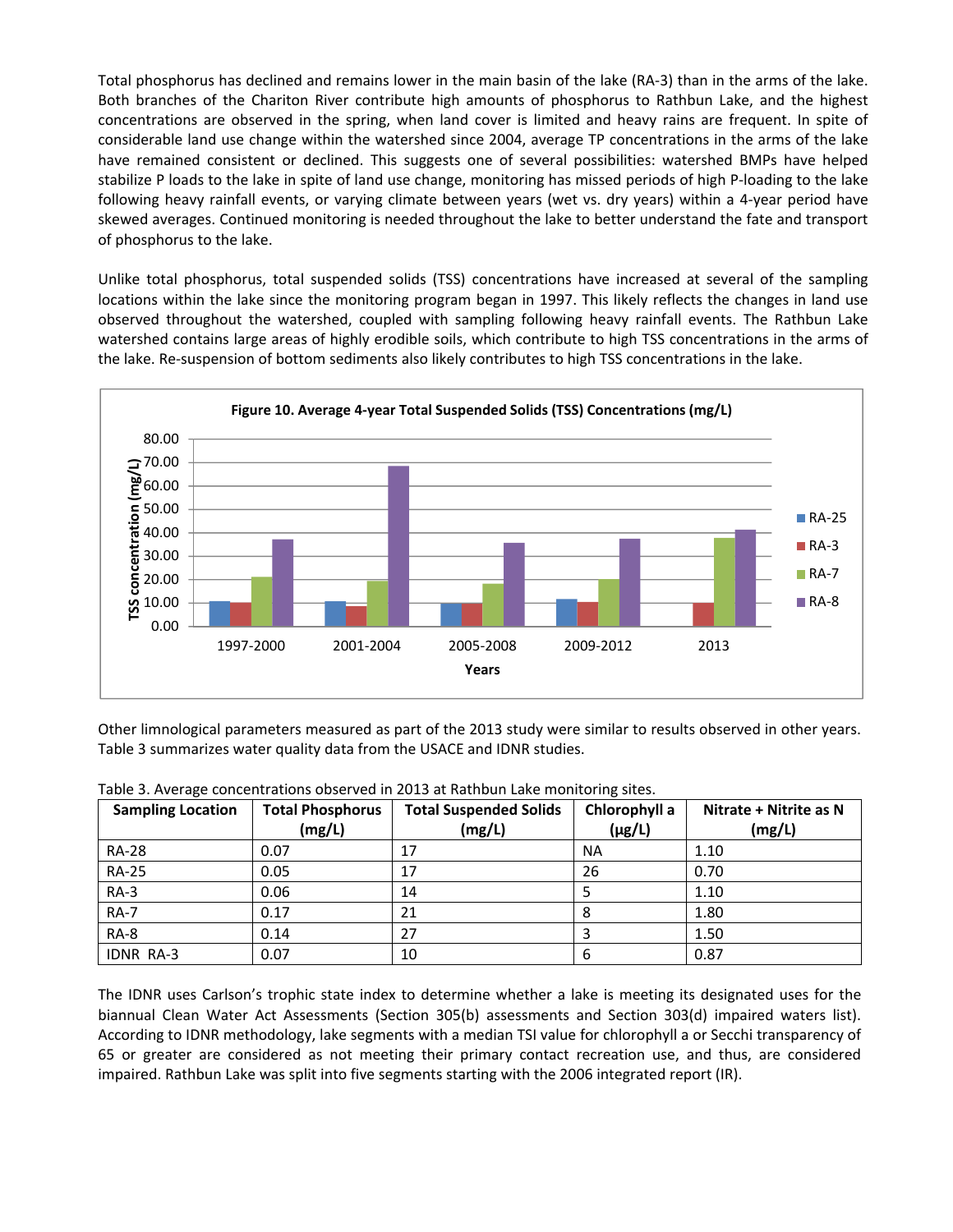

Figure 11 shows the median TSI values reported for the USACE monitoring at Rathbun Lake used to determine if water body segments are impaired for "aesthetically objectionable conditions" due to poor water clarity. All four segments monitored regularly are currently impaired poor water clarity due to high levels of non-algal turbidity. Median TSI values at each of the monitoring sites have remained relatively constant over the past 10 years, although it appears that median TSI values are increasing at RA‐8 (South Fork Chariton River Arm), likely due to changes in land use, sediment re‐suspension, and timing of sampling events relative to periods of heavy rainfall. The red line in the above figure indicates the threshold for impairment (median TSI = 65).



Figure 12 shows the median TSI values used for IR assessments since 2006 for water body segments located in Rathbun Lake. Currently, no segments are listed for algae impairments within Rathbun Lake. High phosphorus levels within the lake would likely result in large algae blooms if non-algal turbidity (suspended sediment) decreased. Thus, it is important to continue to target BMPs for both sediment and phosphorus reduction to prevent the formation of dense algae blooms as BMPs reduce sediment loads to the lake.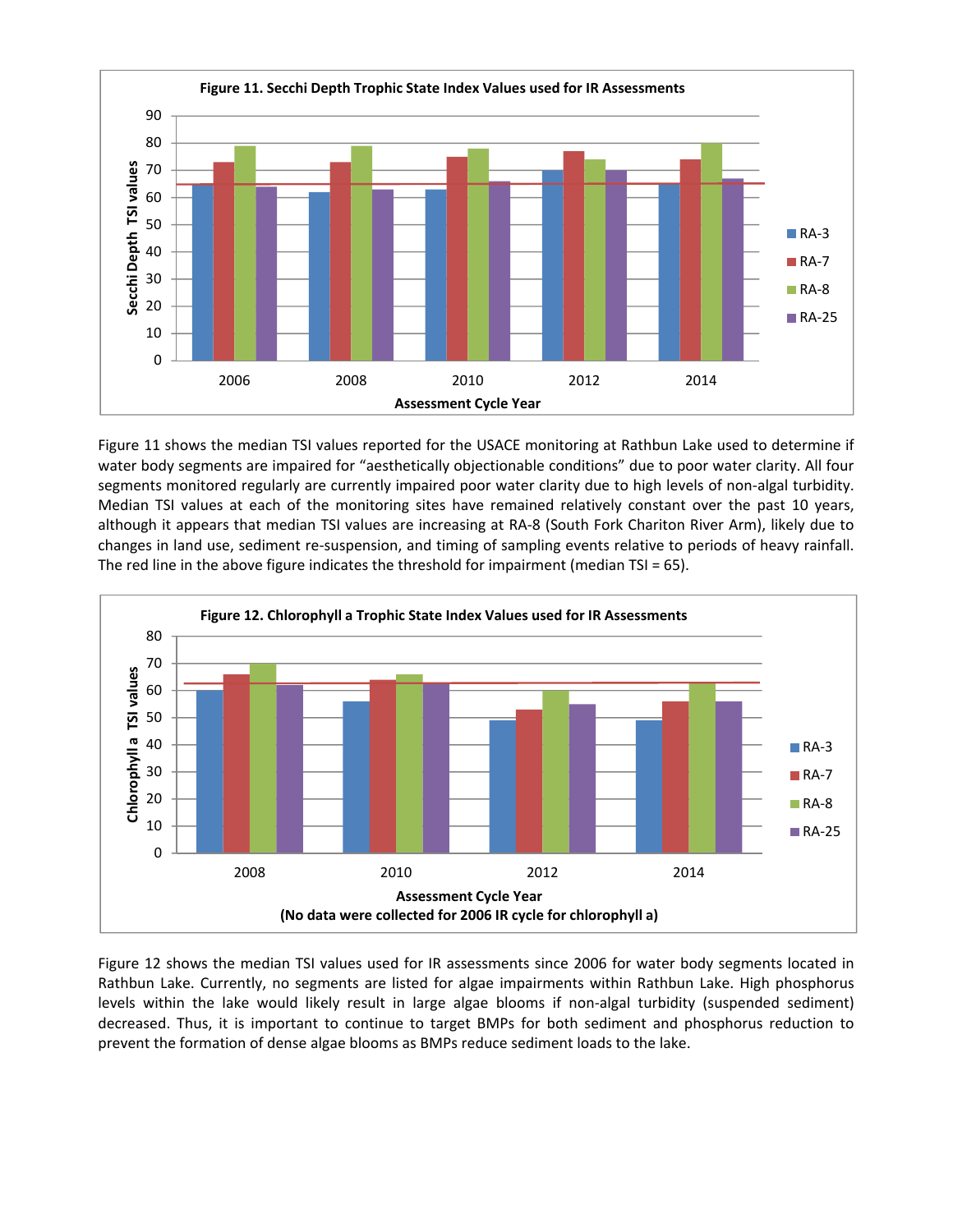While the median total phosphorus TSI is not currently used for assessments, it should be noted that Rathbun Lake has very high phosphorus concentrations throughout the lake (Figure 13), which could fuel intense algae blooms if water clarity improves (through a reduction of suspended sediment in the lake).



Summary prepared by: Michelle Balmer Lake Monitoring Coordinator Iowa Department of Natural Resources Michelle.balmer@dnr.iowa.gov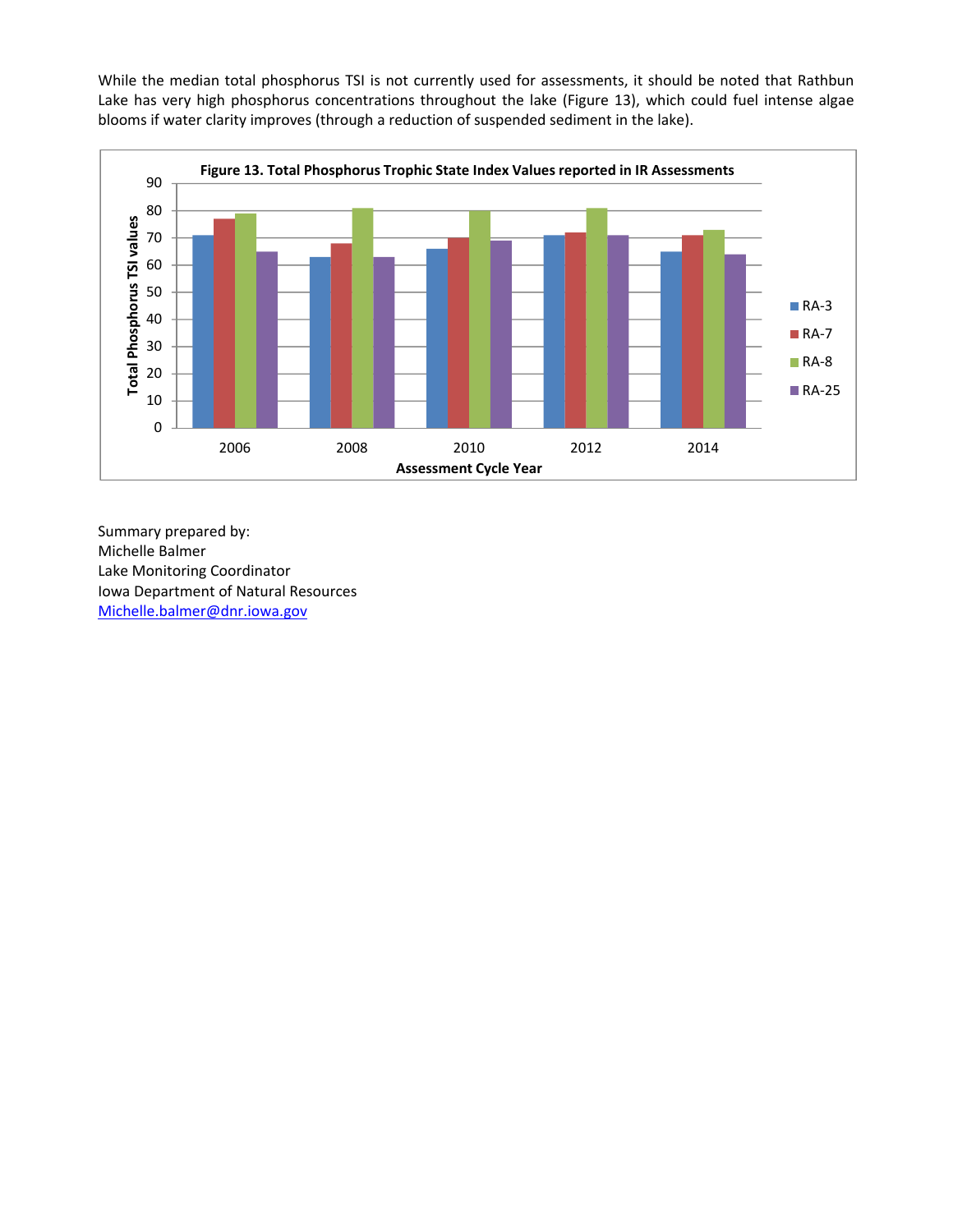

**Appendix A. Average Annual TSI values for Rathbun Lake Monitoring Locations**

Average annual TSI values for chlorophyll a track well with wet and dry years. Drought years show considerably higher chlorophyll a concentrations than wet years. Dry conditions, observed in 2006 and 2012, resulted in smaller than average sediment loads delivered to Rathbun Lake. Over the course of the summer, suspended sediment settled, thus improving water clarity and increasing the photic zone of the lake, and algae blooms formed utilizing available phosphorus in the lake. Years with especially wet springs, 2009, 2010, and 2013, are correlated with low summer chlorophyll a values in the lake, as high levels of suspended sediment reduces water clarity and prevent algae blooms from forming with the arms and main basin of Rathbun Lake.



Total phosphorus concentrations also track well with wet and dry years, as phosphorus often attaches to sediment as it is transported downstream. Annual average TSIs for phosphorus show decreased since the monitoring program began in 1997 for all sites, although it is difficult to determine what effects this decrease will have on aquatic life in the lake, given the variability between years and how phosphorus is often transported with sediment downstream.